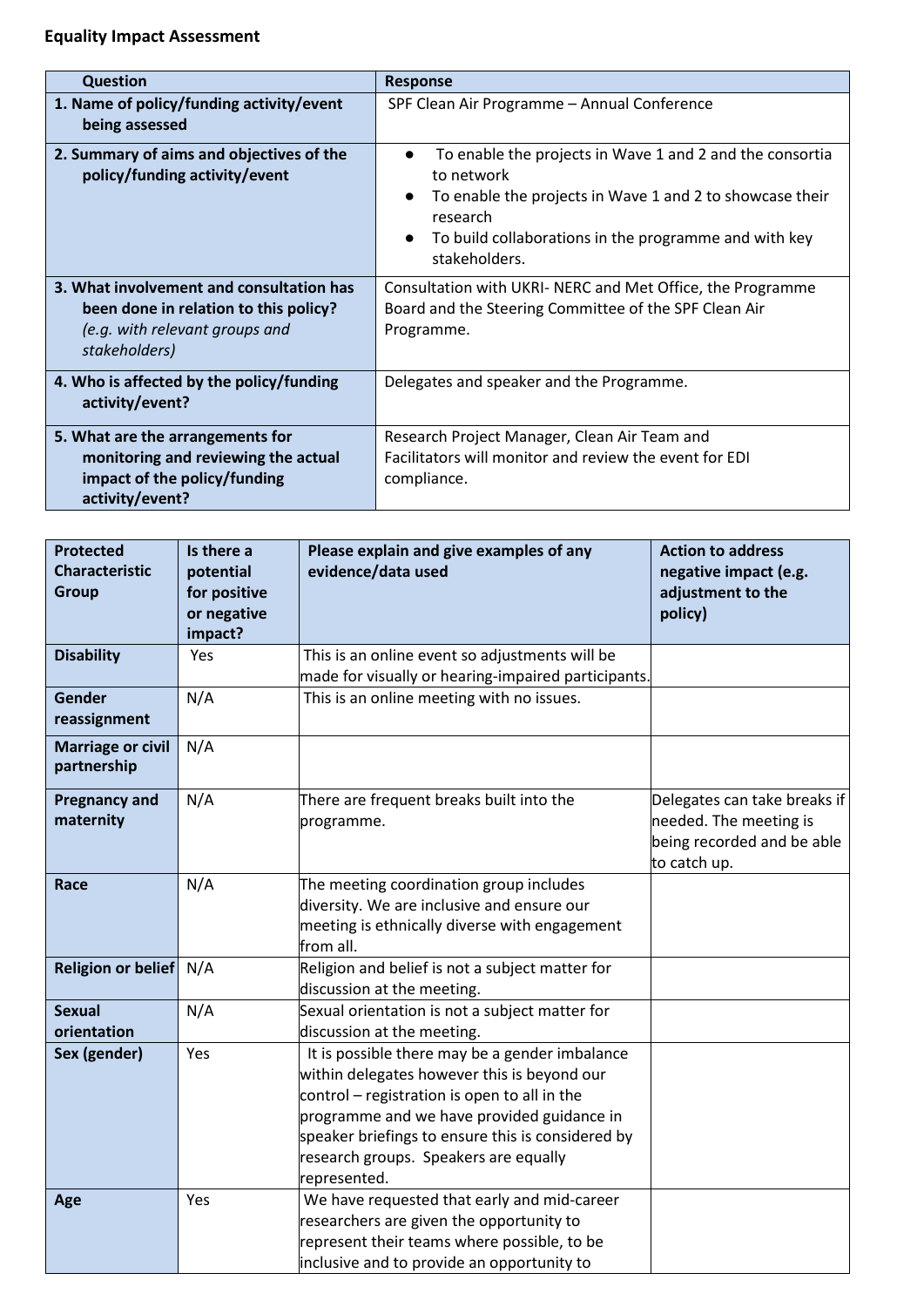|                      |     | encourage this sector of researchers. This may<br>include young and old. We do not limit age in our<br>conference. |  |
|----------------------|-----|--------------------------------------------------------------------------------------------------------------------|--|
| <b>Other (caring</b> | N/A | Caring responsibilities have been addressed – we                                                                   |  |
| responsibilities)    |     | are holding the meeting over two days so that the                                                                  |  |
|                      |     | hours are manageable with school days. We have                                                                     |  |
|                      |     | members of our committee with a range of caring                                                                    |  |
|                      |     | responsibilities and we are considerate to their                                                                   |  |
|                      |     | needs throughout the process of planning and                                                                       |  |
|                      |     | considerate to delegates with difficulties on the                                                                  |  |
|                      |     | day. We have recorded material that will be                                                                        |  |
|                      |     | available at the meeting (should any one be un                                                                     |  |
|                      |     | able to attend at short notice) but they will still                                                                |  |
|                      |     | have the opportunity to have their work                                                                            |  |
|                      |     | presented. Dates for submission of abstracts are                                                                   |  |
|                      |     | before half term break.                                                                                            |  |

## **Evaluation:**

| <b>Question</b>                                                       |                                    | <b>Explanation / justification</b>                  |
|-----------------------------------------------------------------------|------------------------------------|-----------------------------------------------------|
| Is it possible the proposed policy or activity or change in policy or |                                    |                                                     |
| activity could discriminate or unfairly disadvantage people?          | No                                 |                                                     |
| <b>Final Decision:</b>                                                | <b>Tick the</b><br>relevant<br>box | Include any explanation<br>/ justification required |
| 1. No barriers identified, therefore                                  | ✔                                  |                                                     |
| activity will proceed.                                                |                                    |                                                     |
| 2. You can decide to stop the policy or practice at some point        |                                    |                                                     |
| because the data shows bias towards one or more                       |                                    |                                                     |
| groups                                                                |                                    |                                                     |
| 3. You can adapt or change the policy in a way which you think will   |                                    |                                                     |
| eliminate                                                             |                                    |                                                     |
| the bias                                                              |                                    |                                                     |
| 4. Barriers and impact identified, however having considered all      |                                    |                                                     |
| available options carefully, there appear to be no other              |                                    |                                                     |
| proportionate ways to achieve the aim of the policy or practice       |                                    |                                                     |
| (e.g. in extreme cases or where positive action is taken).            |                                    |                                                     |
| Therefore you are going to <b>proceed with caution</b> with this      |                                    |                                                     |
| policy or practice knowing that it may favour some people less        |                                    |                                                     |
| than others,                                                          |                                    |                                                     |
| providing justification for this decision.                            |                                    |                                                     |

| Will this EIA be published* Yes/Not        | Completed form will be posted on CAP website                                                                                                                                                                                                                                                                                      |
|--------------------------------------------|-----------------------------------------------------------------------------------------------------------------------------------------------------------------------------------------------------------------------------------------------------------------------------------------------------------------------------------|
| required (*EIA's should be published       |                                                                                                                                                                                                                                                                                                                                   |
| alongside relevant funding activities e.g. |                                                                                                                                                                                                                                                                                                                                   |
| calls and events:                          |                                                                                                                                                                                                                                                                                                                                   |
| Date completed:                            | 26 May 2021                                                                                                                                                                                                                                                                                                                       |
| <b>Review date</b> (if applicable):        | 26 June 2021                                                                                                                                                                                                                                                                                                                      |
| <b>Review date</b> (if applicable):        | 20 July 2021<br>EDI was further reviewed at completion of delegate feedback survey,<br>points of note were:<br>Of the 30 who completed the survey ethnicity was 28 x White; 1 x<br>Chinese/Asian; 1 x other. No specific EDI issues were raised, however<br>it was commented that some of the instructions were unclear at first. |